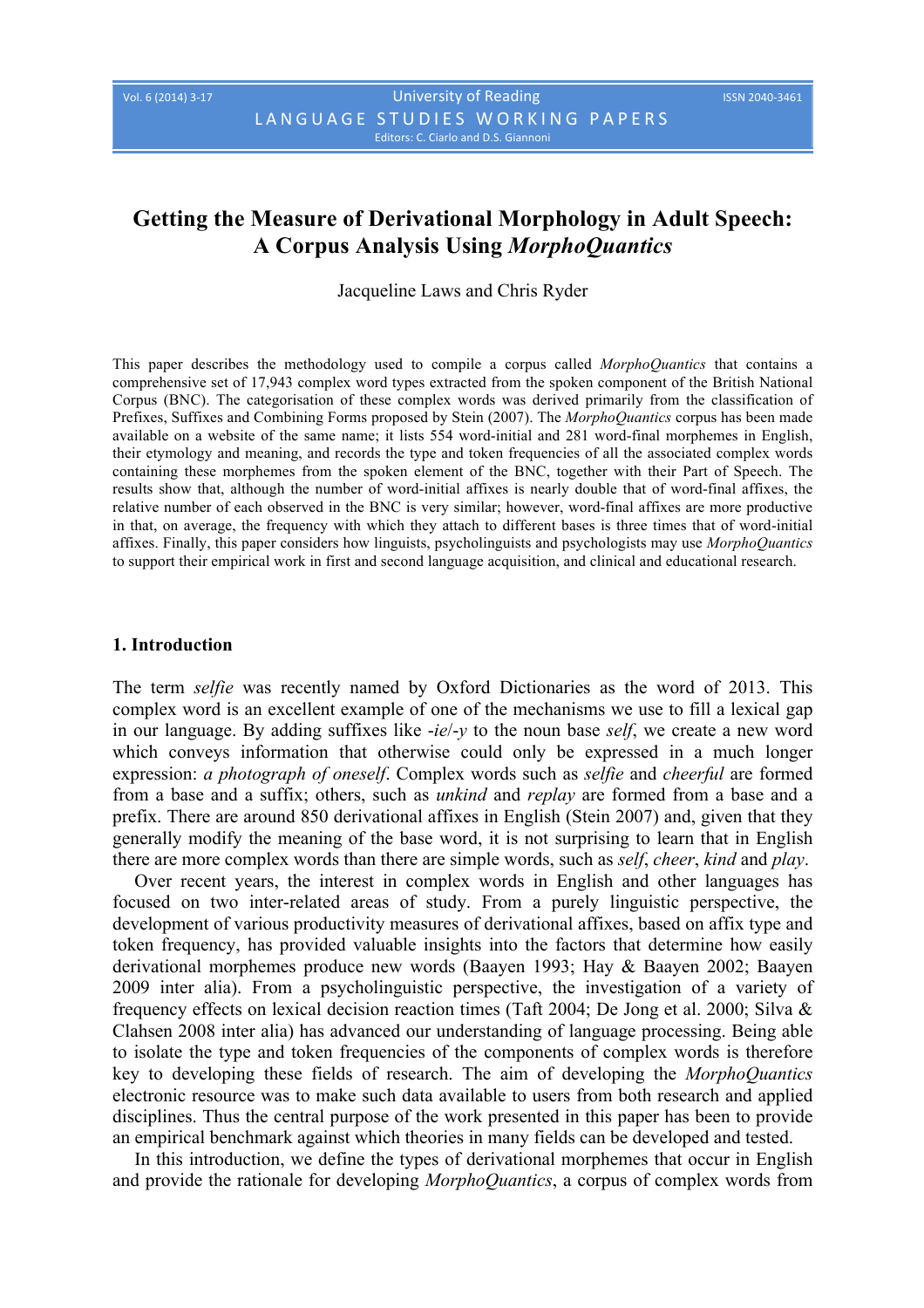adult spoken language. The main body of the paper sets out the methodology used to compile *MorphoQuantics* and provides summary statistics of its contents, along with example extracts to show the type of information that is provided for each affix. We conclude by summarising some of the contributions that the data contained in *MorphoQuantics* can provide to various research endeavours discussed throughout the paper, and future planned developments.

# 1.1. Prefixes, suffixes and combining forms

Prefixes are word-initial and include examples such as *un-* in *un*-kind and *re-* in *re*-play; examples of word-initial combining forms are *demo*-crat and *stetho*-scope. Suffixes are wordfinal and include morphemes such as -*ful* in help-*ful* and -*ure* in clos-*ure*; examples of wordfinal combining forms are mon-*arch* and tri-*pod*. These affixes may change the meaning of a word, e.g., from the positive connotation of the adjective *kind* to the negative *un*-kind, and may also change word class, e.g., the verb *close* can be converted to the noun form clos-*ure*.

From an etymological perspective, derivational morphemes fall into two major classes: those derived from Germanic roots (neutral), e.g., -*ful*, -*less*, -*ness* and -*ly*, which can be added to free bases without any change in stress; and Latinate forms (non-neutral), e.g., -*ity*, *ic*, -*ate* and -*ous*, which are mostly added to bound bases and often create a word stress shift, e.g., as seen in the transition from *átom* to *atómic*. Combining forms, also known as neoclassical elements, are derived from Greek and Latin lexemes.

It is important, at this point, to note the distinction between a root and a stem. Following Payne (2006: 18), a root expresses the most basic meaning of a word and cannot be further broken down into smaller units, e.g., *help* in *helpful*, and -*duce* in *reduce*, i.e., roots can be free or bound, as in these examples. In the case of the bound root -*duce*, it forms the most basic meaning of *reduce* and other words (de-*duce*, in-*duce*) from the Latin verb *ducere* ('to lead'), but does not constitute a word in itself. Stems, on the other hand, may be constructed of smaller units but can be understood in isolation. Thus, *reduce* is not a root, since it can be broken down into *re*- and -*duce*, but it is a stem because it can be independently understood in discourse and takes regular inflectional morphology (reduce-*s*, reduc-*ing*) and further derivational morphemes (*ir*-reduc-*ible*). Therefore, some morphemes can be both roots and stems, e.g. *dog*, *help*: they are roots because they cannot be broken down into smaller units (free roots), and they are also stems because they are independent items to which both inflectional and derivational morphemes can be attached.

The distinction between the classification of a word-initial affix, or word-initial combining form (and likewise that of a word-final affix, or word-final combining form) has been the subject of debate in recent years, the details of which are outside the scope of this paper, but the issues are reviewed in Bauer et al. (2013). The following sections will set out the properties of prefixes, suffixes and combining forms, and how issues relating to their classification were resolved for the purposes of this study.

# *1.1.1. Prefixes*

Prefixes are attached to the beginning of a word. They are normally bound elements and their function is to add additional information that mainly refers to the dimensions of space (*by*stander), time (*post*-war), degree (*infra*-red), quantification (*octo*-genarian), repetition (*re*play) and negation (*un*-kind). Prefixes do not change the word class of the base word (Stein 2007). There are allomorphic forms of prefixes which arise depending on the first letter of the base to which the prefix is attached, e.g., the prefixes *il*- in *illegal*, *im*- in *imbalance* and *ir*- in *irrational* are all allomorphs of the prefix *in*-, as in *inequality*.

# *1.1.2. Suffixes*

Derivational suffixes are attached to the end of a word. They are normally bound elements and their function is to add additional information and/or change the word class of the base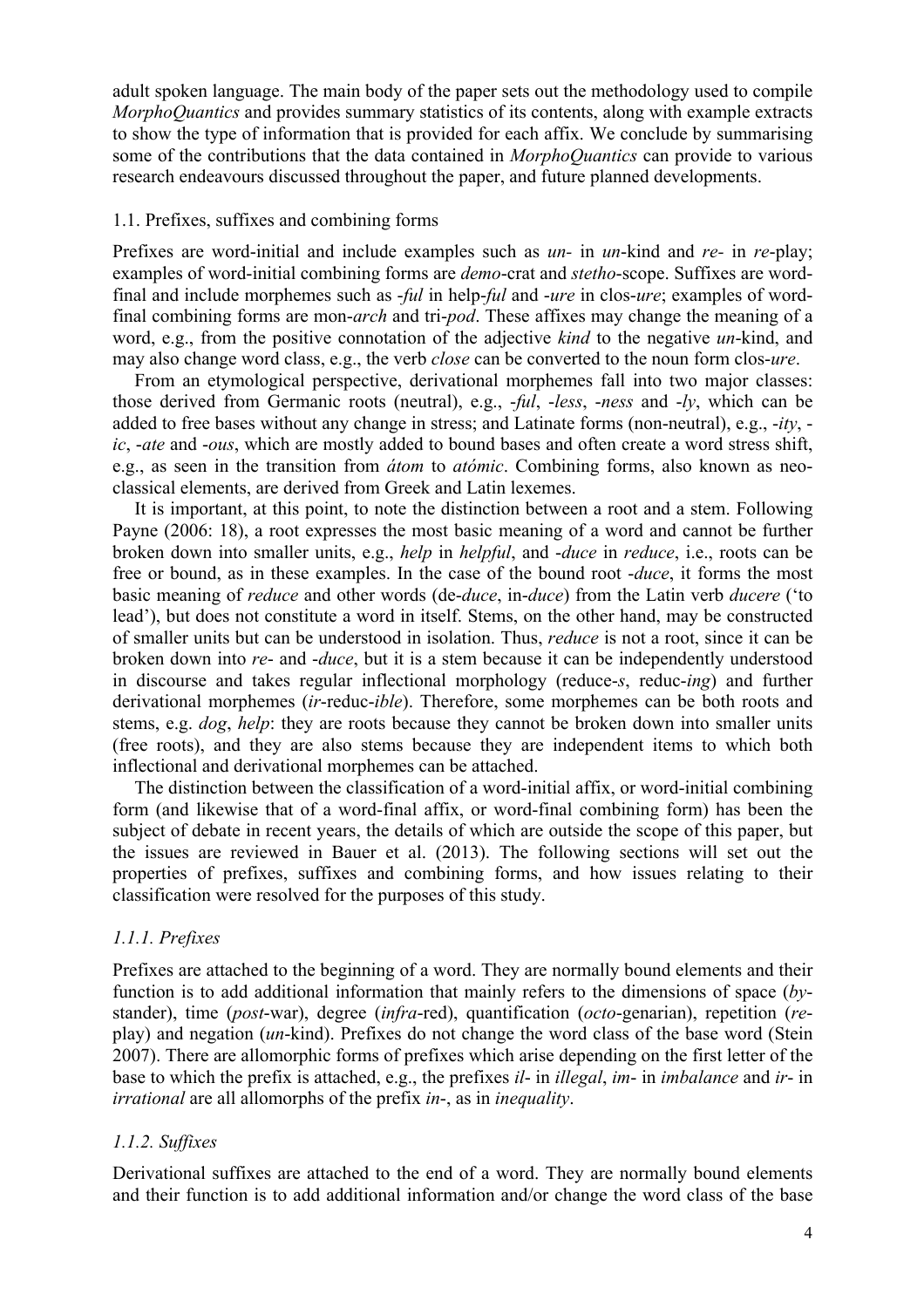word (Stein 2007). A few of their multifarious meanings include: nominalisation by conferring agentivity (paint-*er*, advis-*or*), creating abstract nouns from adjectives (kind-*ness*, simplic-*ity*), forming diminutives from proper nouns and nouns (Ann-*ie*, dogg-*y*), generating a causative state (memor-*ise*, liber-*ate,* sharp-*en*), denoting resemblance (pictur-*esque*, wool*en*), a specific quality (poison-*ous*, dirt-*y*) and many more. As with prefixes, there are allomorphs of some suffixes, e.g., the -*ance* in *performance* is an allomorph of -*ence* in *dependence*.

# *1.1.3. Combining forms*

Since neoclassical combining forms are derived from Greek and Latin lexemes, there is much debate as to whether they should be considered affixes, in the way that prefixes and suffixes are, or bound roots (Lehrer 1998; Prćić 2005, 2008; Stein 2007). Because of their lexical origins, they provide a wide variety of meanings and may be considered to be more like elements of compounds than complex words, since the first element can be said to modify the second (Bauer et al. 2013: 441); in the following examples, the left-hand element modifies the right, whether it is a combining form or a base: *photo*-cell and bacteri-*ology*.

These forms present a problem for classification because the same neoclassical element may be considered an affix in one context, but a combining form in another, and may be either word-initial or word-final, e.g., *arch*-angel, mon-*arch*. The classification of a morpheme as a pre/suffix or combining form is governed by the element to which it is attached and whether or not this in itself is an existing affix in English. While -*logue* would be considered a suffix in *travelogue*, it is a combining form in *monologue*, in which it is paired with another element that is not a free stem; similarly, *mono*- is a prefix in *monorail* but a combining form in *monologue*.

In essence, it is the presence of two roots, neither of which are stems, that classifies the two morphemes in *monologue* as combining forms. Both these morphemes are bound roots, from Greek *µονο*- ('one', 'having one') and -*λογος* ('a type of discourse'), but neither exists as an independent stem in English; whereas in *travelogue* and *monorail*, the suffix -*logue* and prefix *mono*- have been attached to the stems *travel* and *rail*.

On the one hand, classifying such morphemes as 'both' affix and combining form does not tell us which is being used in a given word; on the other, treating the final elements in *travelogue* and *monologue* as two different morphemes seems counter-intuitive given that their meanings and origins are identical, and that it is unconventional to classify units based not on their own characteristics but on those of the elements with which they appear at the time. In order to overcome these classificational difficulties with combining forms, it was decided to adopt the system used by Stein (2007), which means that some affixes, be they word-initial or word-final, are classified as both pre/suffixes and combining forms.

#### *1.1.4. Sources of affixes in English*

The seminal volume that has served as the richest source of information on common forms of English affixation is Marchand (1969). In a corpus study, Hay and Baayen (2002) explored the productivity characteristics of a subset of 80 common affixes in English. Both these sources did not include combining forms and, as Table 1 shows, the number of suffixes from these sources is around double the number of prefixes. However, Table 1 also demonstrates that when combining forms are also included, as in the volume produced by Stein (2007), the number of word-initial affixes is nearly double that of word-final affixes. This is because there is a vast quantity of word-initial morphemes, classified as both combining forms and prefixes (251 in Table 1), that are specific to specialised genres, such as medicine, chemistry and other scientific subjects, and are not shared by more accessible domains.

Table 1 presents the number of distinct affixes reported by Stein (2007); if part of speech variants (e.g., *evolution-ary* [Noun] and *bound-ary* [Adjective]) and variant spellings (e.g.,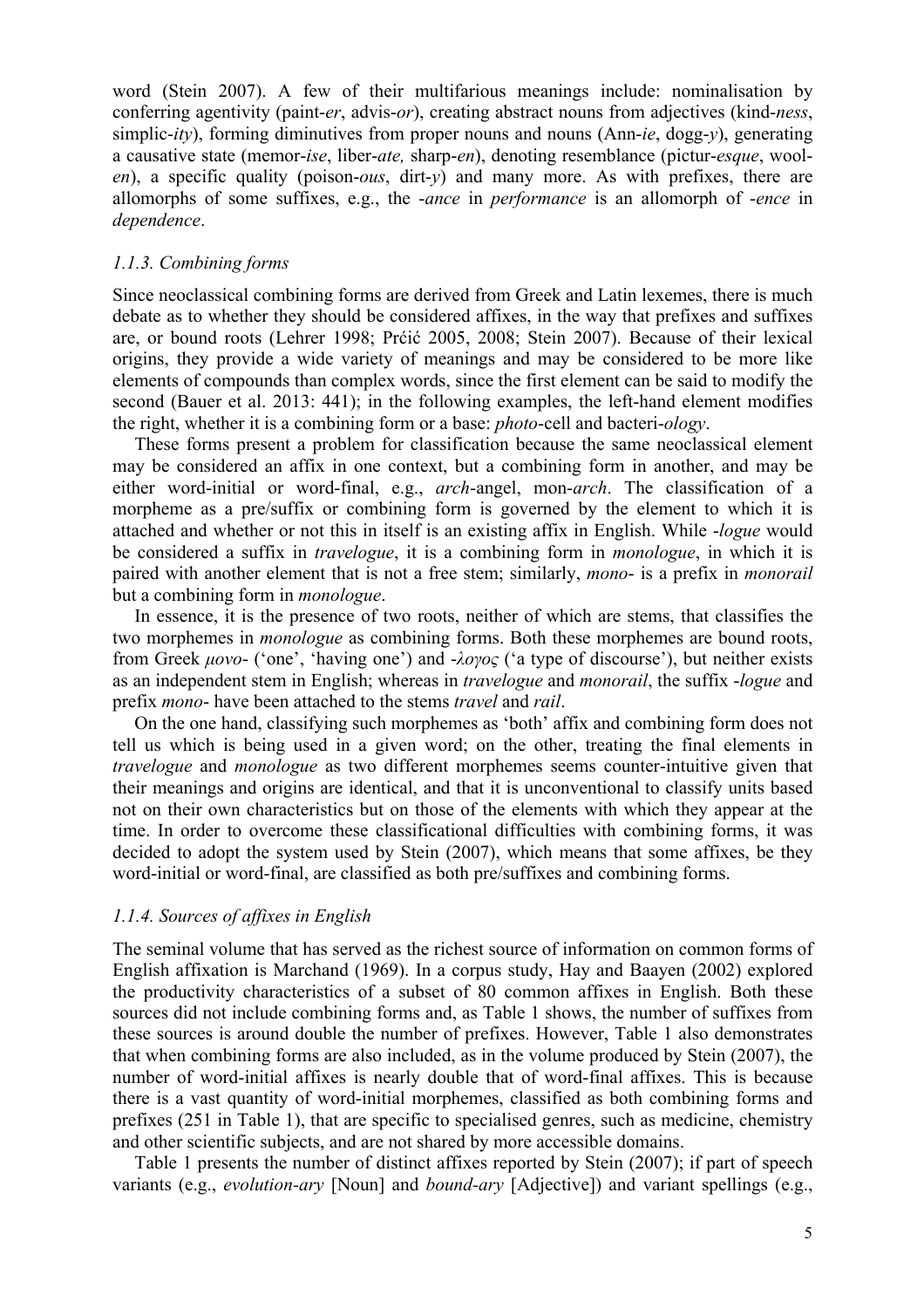|                       | Word-Initial Affixes | Word-Final Affixes  | Totals |
|-----------------------|----------------------|---------------------|--------|
| Marchand (1969)       | 65                   | 104                 | 169    |
| Hay & Baayen $(2002)$ | 26                   | 54                  | 80     |
| Stein (2007)          | 547                  | 296                 | 843    |
| breakdown:            | prefixes 171         | suffixes 164        |        |
|                       | combining forms 125  | combining forms 107 |        |
|                       | both $251$           | both 25             |        |

*co-agulate* and *col-laborate*) are added to these, the total number of word-initial and wordfinal affixes rises to 583 and 396 respectively.

Table 1. Number of distinct affixes reported in frequently cited sources.

The aim of Stein's (2007) volume was to provide non-native learners of English with a set of the 'chief bound elements' of complex words in present-day English, in order that they may become familiar with the function and form of those derivational morphemes which are likely to occur in an academic context. For this reason, the affix set provided by Stein was used by the current authors as the basis for producing a master list of the complex words to be investigated in the spoken component of the BNC.

## 1.2. Why focus on complex words in adult spoken language?

Spoken language constitutes the largest proportion of language produced on a day-to-day basis and an understanding of the usage profile of complex words tells us a great deal about the characteristics of word formation and derivational morpheme productivity in English, from a theoretical perspective, as well as providing the means for supporting literacy programmes in educational and clinical settings.

Spoken language furnishes the primary linguistic data set that infants are exposed to and it is therefore crucial to vocabulary acquisition. The development of word-formation rules (Clark 1993) is influenced by Transparency (of word bases and affixes), Simplicity (the number of morpho-phonological changes that are involved) and Productivity (morphemes and word-formation processes that are more productive are acquired earlier than less productive ones). Furthermore, the acquisition of derivational morphology is challenging to investigate because of its interdependence with lexical development. On the one hand, productive use of derivational processes increases with vocabulary development (Clark 1981; Derwing & Baker 1986; Anglin 1993); and on the other, the awareness of derivational processes has been shown to enhance the learning of new vocabulary (Freyd & Baron 1982), spelling performance (Carlisle 1988) and the efficacy of general language instruction (Moats & Smith 1992). In addition, there are important educational implications relating to children's knowledge of non-neutral morphemes: Latinate forms feature predominantly in the language of the academic register (Schleppegrell 2001, 2004), both in the classroom and in school texts, and early exposure to these low-frequency word types has been shown to facilitate academic success (Corson 1985; Dickinson & Tabors 2001).

Therefore, having a description of the frequency distribution characteristics of derivational usage patterns in adult speech can provide a useful tool for mapping the development of word-formation rules in pre-school children, and can assist in identifying whether their language is developing normally. Furthermore, the same distributional norms can also be used to gauge linguistic awareness of second language learners of English. The following section provides further information on these and other related lines of research.

# 1.3. Filling the gap: the requirement for *MorphoQuantics*

The development of *MorphoQuantics* was motivated by the requirement to obtain type and token frequencies of a wide range of derivational morphemes that could provide normative data for adult speech against which other speech sources could be compared. Currently, no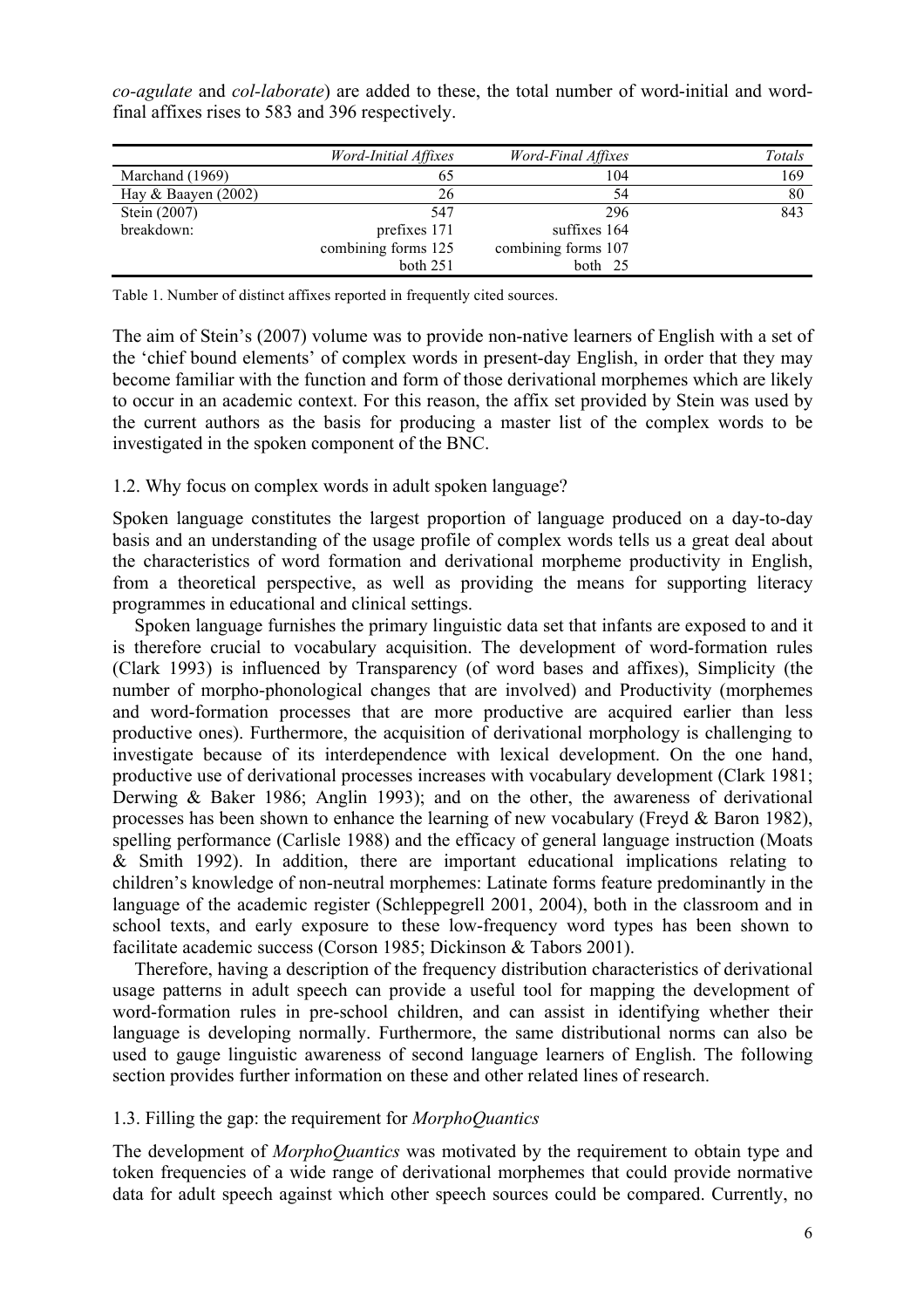such source of frequency data exists. Complex words in any online version of the BNC can be identified by searching on specific word-initial or word-final affixes, but the results produced include all words, complex and simple, containing the search string and the researcher must resort to checking which words from the resulting list are of relevance, by checking the etymology of each item. Therefore, *MorphoQuantics* was developed to provide the type and token frequencies of a comprehensive list of English derivational morphemes. The complex words from which these frequencies were derived have been checked against the *Oxford English Dictionary*, and thus constitute a validated set of normative data of adult speech for use by researchers in a variety of fields.

The *MorphoQuantics* corpus is available free of charge via the website of the same name (Laws & Ryder 2014). The data are provided in electronic format so that researchers can download the corpus material and perform further searches to suit their research objectives.

*MorphoQuantics* has wide applicability to various fields of applied linguistics. From a developmental perspective, as mentioned in the previous section, this resource can greatly enhance our understanding of the acquisition of word-formation rules in young children. A project of this type is currently being conducted by Laws (a. In preparation): the CHILDES database (MacWhinney 2000) has been used to create a corpus of speech data from children aged 2 to 5, and a separate corpus containing the concurrent speech of adults also participating in the interactions. The acquisition of derivational morphology in this age group will be gauged against *MorphoQuantics* data, on the basis that the latter provides norms relating to the 'general' linguistic environment which exists in parallel with the immediate Child-Directed Speech obtainable from the corresponding adult speech data extracted from CHILDES files. The Laws (a. In preparation) project identifies the order of derivational morpheme acquisition in pre-school children, and the relative speed with which that acquisition takes place.

The results of this forthcoming paper will produce strategies for helping teachers enhance literacy in young schoolchildren. In addition, it can input directly to methods for exploring the factors that affect vocabulary development in children with Specific Language Impairment; there is evidence that these individuals encounter difficulties producing complex words compared with their language-matched peers (Marshall & van der Lely 2007). *MorphoQuantics* provides a dataset from which experimental materials can be produced to support these explorations.

From the perspective of second language acquisition, the frequency distribution patterns of derivational morphemes provided by *MorphoQuantics* can be used to compile stimulus material to investigate linguistic processing. The lexical decision paradigm has already been employed extensively in this area of research (Taft 2004; Silva & Clahsen 2008 inter alia), using word frequencies based on written sources; given the different distributional profiles of derivational morphemes across written and spoken data (Plag et al. 1999), experimentation employing the frequency norms derived from the latter would seem to provide a fruitful direction to explore.

Finally, the data from *MorphoQuantics* can be used to compare the characteristics of derivational usage patterns of spoken language (from the BNC) with other genres such as texts, emails, blogs and Twitter, where the style of English used is closer to the spoken than written form.

## 1.4. Selection of the corpus of spoken English

The task of obtaining electronic corpora of spoken language is, of course, an order of magnitude more costly in time and effort than the process of compiling a written corpus, which is why the spoken elements of many electronic corpora of British and American English are very limited, e.g., 10% of the British National Corpus (BNC) is spoken (approximately 10 million tokens) and 5% of the Bank of English (approximately 2.275 million tokens).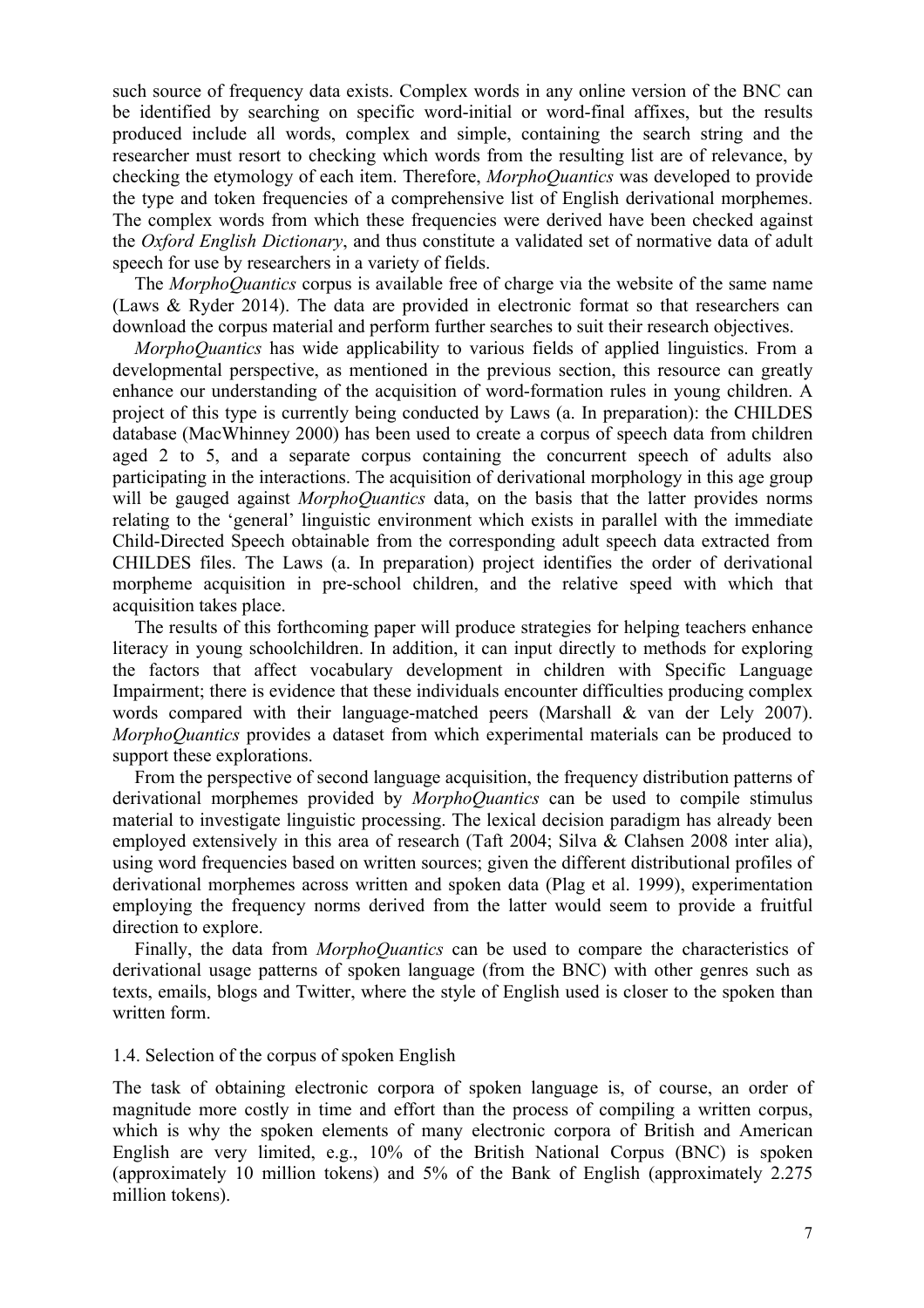The BNC provides the largest grammatically tagged 'reference' corpus of present day British English (Leech et al. 2001). The spoken element of the BNC was recorded between 1991 and 1994; this means that some vocabulary usage will be out-of-date, and more recent coinages will not be available. Nevertheless, the BNC is generally considered the 'standard' that researchers use to investigate word frequency in contemporary English and it is often used as a baseline against which other corpora are compared, e.g., Montero-Fleta (2011). It is important to note that the CHILDES database, which is considered a reference standard for child language research, was also recorded some time ago: the files used by Laws (a. In preparation) were recorded between 1962 and 2004. Clearly, the ability of these large corpora to reflect 'present day English' is to some degree limited, but their contribution as reference standards is invaluable for corpus linguists, particularly in studies that employ a diachronic approach.

For these reasons, the BNC was deemed a most appropriate dataset for the corpus analysis reported here, both because it provides a rich source of spoken data and because it is frequently used as a baseline for diachronic analyses in research.

# **2. Method**

#### 2.1. The Spoken Component of the BNC

The spoken component of the BNC is made up of about 10 million tokens obtained from two main sources called the Demographically Sampled component (DS) and the Context-Governed component (CG). The DS component is derived from spontaneous speech data of 124 British speakers ranging in age from under 15 to over 60, from the social class categories DE to AB, and from various regions of the UK; it constitutes about 40% of the spoken BNC. The CG component contains speech from various domains such as education, business, institutions and leisure environments; it constitutes about 60% of the spoken BNC. The data set provided by *MorphoQuantics* combines both these components.

The BNC is tagged for parts of speech (PoS). The version of the BNC used to compile *MorphoQuantics* was Davies (2012); the grammar tagger employed was CLAWS5. A grammar tagger provides invaluable assistance to the researcher by assigning PoS to each token in the corpus; however, there are times when the context, especially in spoken language which is typically fragmented, is insufficient for the software to disambiguate between two possible PoS assignments. Details about how such ambiguities were resolved are discussed in Section 2.5 below.

#### 2.2. Selection of derivational morphemes

As stated in 1.1.4, the main source of word-initial and word-final derivational morphemes was Stein (2007). To these a further three word-initial and six word-final entries were added from Marchand (1969) and Hay and Baayen (2002), and from consulting the *Oxford English Dictionary* (OED online), for purposes of clarification. These additional entries were: the variant *ab*- (*abdicate*); *oxy*- (*oxymoron*); *spiro*- (*spirochete*); -*ad*, (*nomad*); -*centric*, (*egocentric*); -*fic*, (*prolific*); -*like*, (*childlike*); -*ose*, (*cellulose*); -*ulent*, (*fraudulent*). Some morphemes are expressed in more than one variant form, for example the prefix *in*-, as in *inappropriate*, has the same etymon, (Latin *in*- meaning 'not', 'without', 'lacking'), as the three variant forms *il*-legal, *im*-proper and *ir*-rational, depending on the initial letter of the stem. All allomorphic variants of word-initial and word-final affixes were included. Altogether, *MorphoQuantics* contains the complex words derived from 554 word-initial and 281 word-final classifiable affixes and the type and token frequencies for each of these; these totals are smaller than Stein's (Table 1) because some variant types were combined where the meaning and etymology were found to be the same.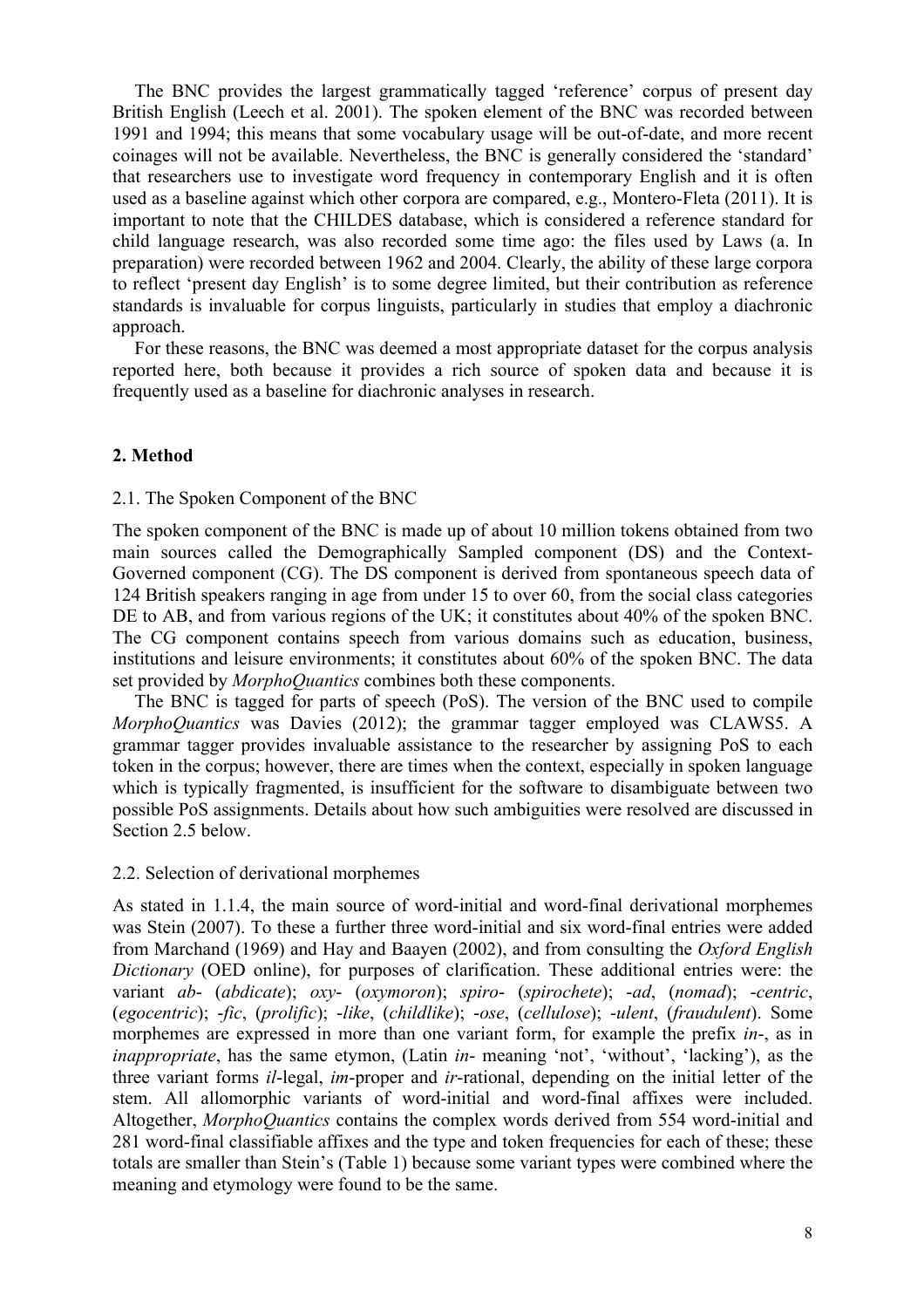# 2.3. Extraction of complex words from the BNC

All word forms pertaining to each complex word were identified, e.g., all possible inflections were added to the affix search string to capture the plural -*s*, apostrophe -'*s* for both singular and plural forms, third person singular present simple -*s*, the present participle -*ing*, the past simple and participle -*ed*, and the comparative -*er* and superlative -*est* on adjectives. Frequency values of these inflected forms, or 'duplicate forms', were recorded and a total frequency value was also assigned to each entry.

# 2.4. Classification of complex words

Each item was checked against the *Oxford English Dictionary* (OED online) to ensure that it was a true complex word and the affix was classified accordingly. There were a few instances in which entries in the OED online were not transparent, in that the etymology of a given word was shown not to be an example of a particular affix, while the entry for the affix itself listed the given word as an example of its usage. An example of this is *entry*: the OED provides no classification for the -*y* suffix (of which there are six sub-categories, -*y*<sup>1</sup> to -*y*<sup>6</sup>), but by consulting the characteristics of the -*y* <sup>5</sup> suffix, the OED provides *entry* as an example of this sub-category. In instances where the affix was not clearly defined by the OED, judgements were made based on the individual circumstances and with reference to Stein (2007); notes highlighting any ambiguities in classification were attached to the relevant headword and/or affix. Additionally, some affixes, in particular highly specialized combining forms, were not given a separate entry in the OED, for example *tacho*-, the etymon for which had to be extracted from the definition of the first element of *tachometer*. These were relatively few, however, and it was normally clear from the etymological information whether or not the morpheme corresponded to the relevant Greek or Latin lexeme.

Each complex word was assigned to an affix 'category', depending on the grammatical and semantic properties of the affix. From the grammatical perspective, a simple affix string can generate several different PoS 'categories', e.g., the suffix -*ly* can be attached to adjectives to form adverbs (slow-*ly*) and to nouns to form adjectives (friend-*ly*), thus the former variant was coded  $-ly^1$  and the latter  $-ly^2$ . Alternatively, an affix string may be homonymous: the suffix -*y* has several different semantic functions, e.g., 'having' or 'full of' (*brainy*), 'to cause to have' (*dirty*), nominalisation of a verb (*recovery*), 'office or domain' (*millinery*), diminutive forms (*doggy*, *Billy*) and many more. Some of these examples share etymological roots, as illustrated by the example of *in*- in Section 2.2, thus rendering the different variants polysemous, but many do not.

Appendices A and B provide the full list of affixes used in this study. All of these are included in *MorphoQuantic*s, regardless of whether they occurred in the BNC; those affixes that were observed are presented in bold font. All suffixes were classified by the PoS or range of the PoS categories licensed by the suffix. Since prefixes, on the other hand, do not influence the PoS of the complex word they attach to, no PoS category was included in their classification.

# 2.5. Resolving ambiguities in part of speech

The ability of a grammar tagger to assign PoS accurately in every context is inevitably limited: the accuracy is estimated by the developers of the CLAWS software to be about 1.7% for the whole 100-million token BNC corpus. In addition, about 4.7% of the time, there is insufficient information for the grammar-tagger to assign an unambiguous PoS category. For example, there are contexts in which it may be ambiguous whether the headword ANTIDEPRESSANT is being used as a Noun or an Adjective: it may be considered a noun in the expression: *...just an ordinary antidepressant*, but an Adjective (pre-modifier) in the sentence: *...we have excellent anti-depressant drugs*. In these cases, the software may assign both classifications of singular noun and adjective (NN1-AJ0).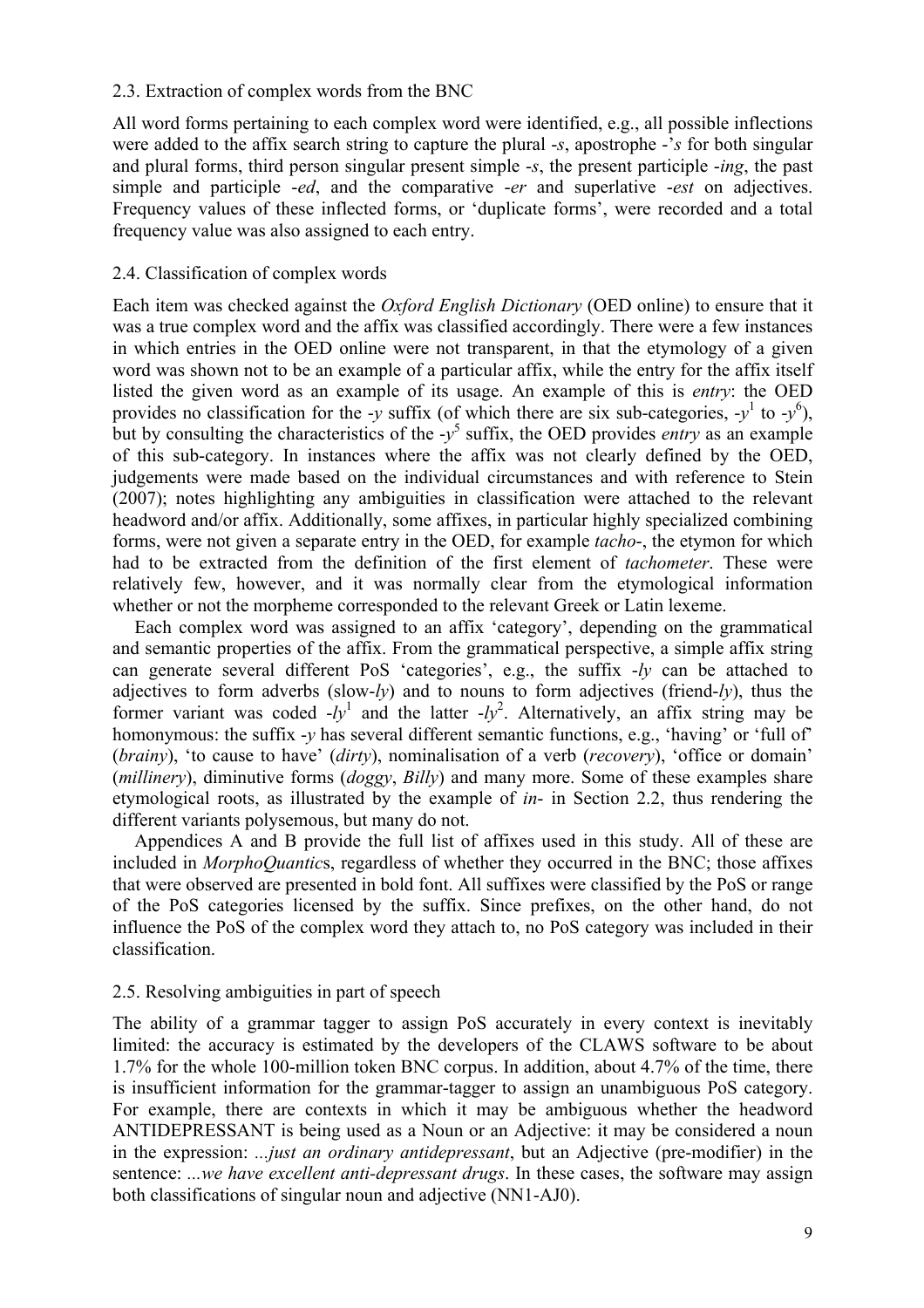All ambiguities of this type have been resolved in the corpus listed on *MorphoQuantics*: each ambiguously coded headword was located in the original BNC transcript and the PoS recorded in accordance with the context in which it was found. Individual token frequencies are listed for each PoS. In some cases, an ambiguous PoS was assigned to a headword which was discovered upon investigation to be an instance of a speech error, such as a repetition or hesitation (e.g. *… this has great significant--- significance*); these incorrect forms were disregarded in the data). Where no ambiguity was flagged by the grammar-tagger, the PoS was only checked if the word class assigned seemed unusual or unlikely; for example *mauvey* was assigned the PoS (NN1), singular noun, whereas on inspection of the context, it was found, unsurprisingly, to be (AJ0), an adjective, and was therefore corrected. *MorphoQuantics* lists the original PoS provided by CLAWS5 as well as any 'resolved' PoS assignment, so that users can identify the actual instance of the item in the BNC, should that be required.

# **3. Results and discussion**

# 3.1. Type and token frequency data

A total of 835 distinct derivational morphemes were analysed. *MorphoQuantics* contains 17,943 unique complex word types amounting to 1,008,280 tokens; the breakdown in terms of the number of prefixes, suffixes and combining words is presented in Table 2. Given that the spoken component of the BNC contains a total of 9,963,663 tokens, it appears that around 10% of the spoken BNC is composed of complex words, although this number is a little inflated since a few headwords are included in both word-initial and word-final token counts. The numbers presented here are correct at the time of writing; building the *MorphoQuantics* database is an iterative process and, as additional affixes are added to the corpus from other sources, the totals will be adjusted accordingly.

|                           | Affixes<br>in BNC | Sum of<br>types | Sum of<br>tokens | Types per<br>affix class | Affixes NOT<br>in BNC |
|---------------------------|-------------------|-----------------|------------------|--------------------------|-----------------------|
| Word-initial              |                   |                 |                  |                          |                       |
| Prefixes: 177<br>٠        | 96                | 4,067           | 315,051          | 42.36                    | 81(46%)               |
| Combining forms: 125<br>٠ | 41                | 56              | 1,328            | 1.37                     | 84 (67%)              |
| Both: 252<br>٠            | 131               | 615             | 12,959           | 4.69                     | 121 (48%)             |
| Totals = $554(66%)$       | 268               | 4,738           | 329,338          | 17.68                    | 286 (52%)             |
| Word-final                |                   |                 |                  |                          |                       |
| Suffixes: 163<br>٠        | 141               | 12,822          | 671,389          | 90.94                    | 22(13%)               |
| Combining forms: 96<br>٠  | 61                | 191             | 3,837            | 3.13                     | 35(36%)               |
| <b>Both: 22</b><br>٠      | 20                | 192             | 3,716            | 9.60                     | $2(09\%)$             |
| Totals = $281(34%)$       | 222               | 13,205          | 678,942          | 59.48                    | 59 (21%)              |
| Total Affixes $= 835$     | 490               | 17,943          | 1,008,280        | 36.62                    | 345 (41%)             |

Table 2. Distributional characteristics of derivational morphemes found in the spoken component of the BNC.

As the affix totals in Table 2 illustrate, the overall number of word-initial affixes in English greatly outweighs the number of word-final morphemes when combining forms are included in the count (554/835=66%); however, as discussed in 1.1.4, combining forms have bolstered the number of word-initial types that occur in the language, particularly those which function as 'both' prefixes and word-initial combining forms. The additive contribution of combining forms and 'both' prefixes and combining forms to the total number of word-initial affixes is 45% ((125+252)/835), compared with their additive contribution of 14% to the total of wordfinal affixes ((96+22)/835).

When examining which categories of affixes actually occurred in the spoken component of the BNC, it appears that the numbers of word-initial and word-final affixes are more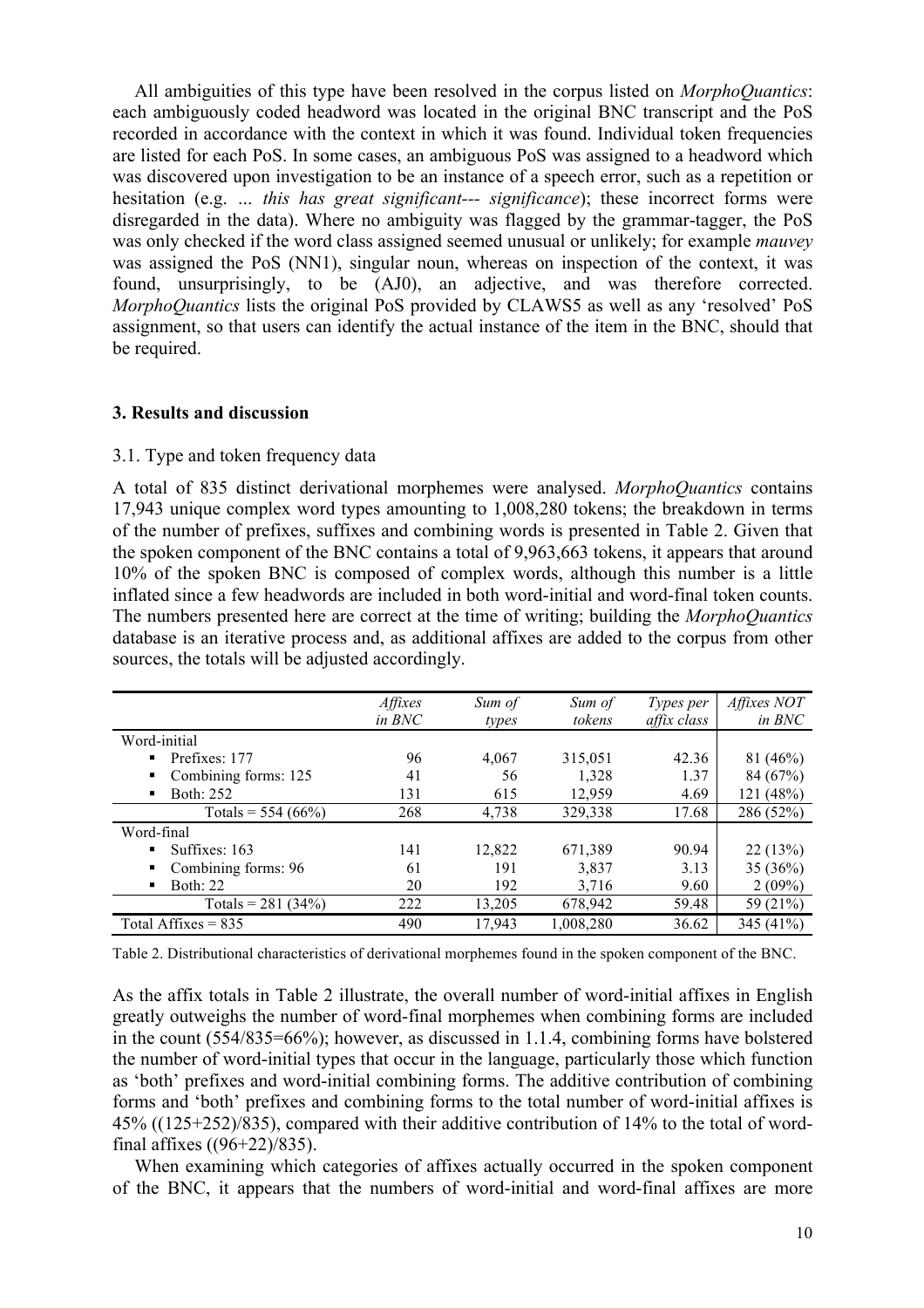equitably represented (268:222). Half the word-initial affixes (286/554=52%) did not occur in the corpus, whereas only  $21\%$  of the word-final affixes (59/222) were not observed. This finding can be explained by the observation reported in the previous paragraph that nearly half (45%) the affixes are 'both' prefixes and word-initial neoclassical combining forms; these typically relate to medical and scientific terms and as the data show here, they are less likely to be mentioned in informal speech  $((41+131=172)/(125+252=377)=46\%)$  than in written sources. A very much smaller percentage of word-final affixes, on the other hand, contain such specialist terms (14%), and 66% of these occurred in the BNC  $((61+20=81)/(96+22=118))$ . A more detailed account of the asymmetry between the functions and distributional characteristics of word-initial and word-final affixes can be found in Laws (b. In preparation).

The ability of prefixes and suffixes to attach to different bases (affix type size) is considerably greater than that for combining forms: on average, prefixes attach to around 42 different bases  $(4.067/177)$  and suffixes around 90  $(12.822/141)$ , as opposed to 3.9  $((56+615)/(41+131))$  for word-initial and 4.7  $((191+192)/(61+20))$  for word-final combining forms. This result again reflects the specificity of function of combining forms compared to the more productive prefixes and suffixes. Yet, taken as a whole, the average type size of word-final affixes is more than three times larger, at nearly 60 (13,205/222), than that of word-initial affixes, at around 18 (4,738/268), reflecting the greater ease with which affixes are attached to the end rather than the beginning of bases (Laws b. In preparation).

The token representation of word-final affixes in the spoken element of the BNC exceeds that of word-initial morphemes by more than a factor of two, but because there are three times as many word-final affix types, the overall Type-Token Ratios (TTR) are very similar: 0.014 (word-final) and 0.019 (word-initial). Therefore, although word-final affixes produce three times as many types as word-initial affixes, the comparable TTRs show that token frequency is relatively independent of type size.

# 3.2. Structure of *MorphoQuantics* and its associated website

The *MorphoQuantics* website provides two levels of information relating to derivational morphemes. The first of these presents a summary of all 835 derivational morphemes employed in this study (Appendices A and B) in alphabetical order on two separate pages, one for word-initial and one for word-final affixes. The type and token frequencies of each are also recorded in the summary information. Examples of those affixes not occurring in the BNC were taken from Stein (2007) or the OED. Table 3 presents an example of the table headings and relevant entries for the suffix *–ness*:

| Affix & variant:                                            | -ness                                           |
|-------------------------------------------------------------|-------------------------------------------------|
| PoS formed by the affix:                                    | Ns.                                             |
| PoS of the base to which the affix attaches:                | Adjs $\&$ Ns                                    |
| Real examples from BNC, Stein (2007) or OED:                | <i>awareness, nervousness, willingness</i>      |
| Language of origin:                                         | Old Frisian                                     |
| Etymology:                                                  | $'$ -nisse'                                     |
| Meaning of the affix in the language from which it is       | the state, quality or condition of being        |
| derived:                                                    | the description denoted, or an instance of this |
| Classification in Stein (2007) as to whether the affix is a |                                                 |
| prefix, a combining form, or can be used as both:           | suffix                                          |
| Type frequency:                                             | 311                                             |
| Token frequency:                                            | 5.064                                           |

Table 3. Summary table of derivational morphemes in *MorphoQuantics*: example for *-ness.*

By selecting the morpheme of interest, say *-ness* in this case, the second level of information in *MorphoQuantics* is presented: here the user can view all 311 complex word types containing this suffix, as well as all the duplicate word forms of each type, e.g., *uneasiness,*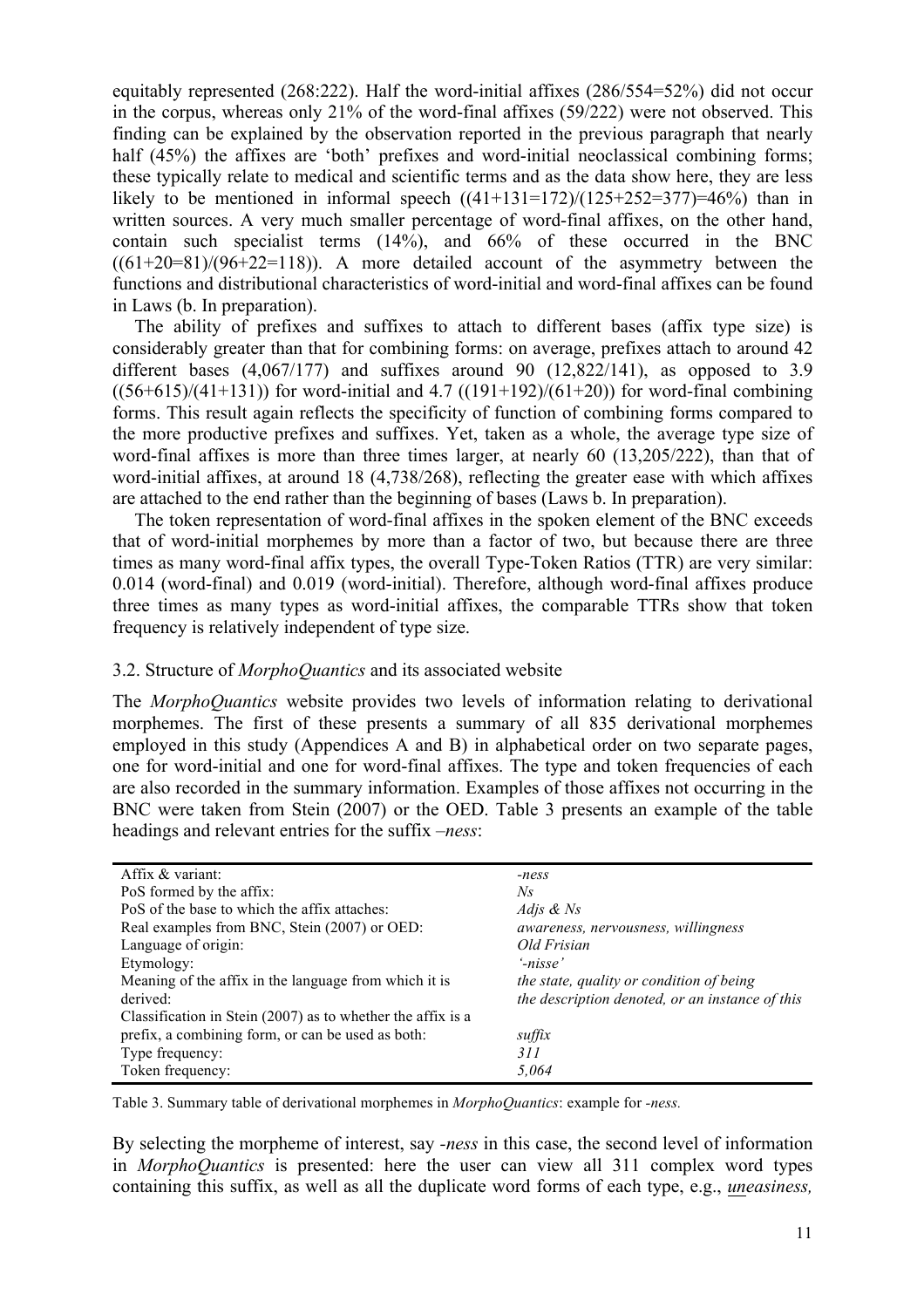| Complex Word           | BNC PoS     | Resolved PoS | <b>BNC</b> Tokens | <b>Summed Tokens</b> |
|------------------------|-------------|--------------|-------------------|----------------------|
| <b>ABJECTNESS</b>      | (NN1)       | (NN1)        |                   |                      |
| <b>ADROITNESS</b>      | (NN1)       | (NN1)        |                   |                      |
| <b>AGGRESSIVENESS</b>  | (NN1)       | (NN1)        |                   |                      |
| <b>ALERTNESS</b>       | (NN1)       | (NN1)        | 2                 | $\overline{2}$       |
|                        | .           | .            | .                 |                      |
| <b>APPROPRIATENESS</b> | (NN1)       | (NN1)        | 4                 | 5                    |
| <b>ASSERTIVENESS</b>   | (NN1)       | (NN1)        | 19                | 19                   |
| <b>ATTRACTIVENESS</b>  | (NN1)       | (NN1)        | 5                 | 5                    |
| <b>AWARENESS</b>       | (NN1)       | (NN1)        | 88                | 90                   |
|                        | .           | .            | .                 | .                    |
| <b>CLEARNESS</b>       | $(NN1-NP0)$ | (NN1)        |                   |                      |
| <b>CLEVERNESS</b>      | (NN1)       | (NN1)        | 4                 | 4                    |
| <b>CLOSENESS</b>       | (NN1)       | (NN1)        | 8                 | 8                    |
| <b>CLUMSINESS</b>      | (NN1)       | (NN1)        |                   |                      |
|                        | .           | .            |                   |                      |
| <b>COMPETITIVENESS</b> | (NN1)       | (NN1)        | 12                | 12                   |
| <b>COMPLETENESS</b>    | (NN1)       | (NN1)        | 6                 |                      |
| <b>CONCISENESS</b>     | (NN1)       | (NN1)        |                   |                      |
| CONSCIOUSNESS          | (NN1)       | (NN1)        | 39                | 45                   |
| .                      | .           | .            | .                 | .                    |

*sicknesses*, with their associated token frequencies. An example of the layout of an affixrelated webpage is illustrated in Table 4.

Table 4. Example from *MorphoQuantics* showing a selection of complex words with the suffix *-ness.*

From the selection of complex words bearing the suffix -*ness* in Table 4, it can be seen that the headword CLEARNESS was ambiguously tagged by CLAWS5 as either a singular noun (NN1), or a Proper Noun (NP0); checking the occurrence of this item in the BNC transcript allowed this ambiguity to be resolved to a singular noun (NN1).

Specific examples of duplicate forms found included APPROPRIATENESS: 4 occurrences of *appropriateness* and one of *inappropriateness*; AWARENESS: 88 occurrences of *awareness* and 2 of *self-awareness*; COMPLETENESS: 6 occurrences of *completeness* and 1 of *incompleteness*; CONSCIOUSNESS: 39 occurrences of *consciousness*, 2 of *self-consciousness* and 4 of *unconsciousness*.

The researcher can download the information on each affix in the format shown in Table 4, in order to conduct further analyses on the data.

# **4. Concluding remarks**

The searchable dataset provided by the *MorphoQuantics* website is totally unique. Frequency data of the full set of 835 derivational morphemes analysed in this study have not been recorded elsewhere, either for spoken or for written English. This electronic resource provides researchers with many useful measures, such as:

- a comprehensive set of 17,943 complex words in spoken English, from a corpus size of 1,008,280 tokens;
- a further breakdown of semantic categories of affixes that extend beyond those provided in Stein (2007);
- accurate part of speech assignments to each token;
- low frequency complex words, some of which are neologisms;
- a set of frequency norms for controlling stimulus material for use in empirical studies, such as the lexical decision task and vocabulary items for language elicitation tasks;
- baseline frequency measures for evaluating lexical growth in children, individuals with language impairments and second language learners;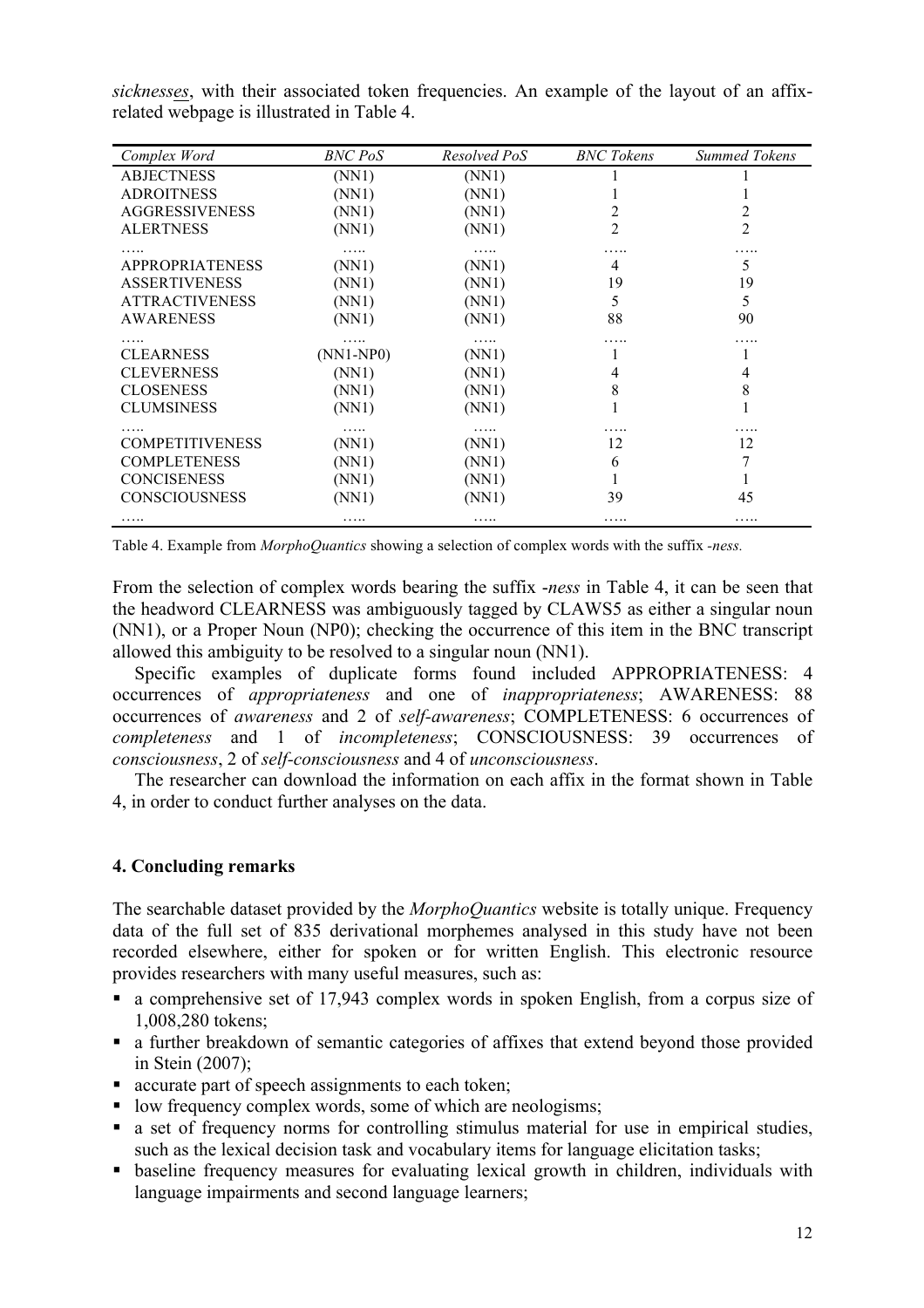■ data for the comparison of speech, computer-mediated and more formal written sources of language to explore the relative usage patterns of derivational morphemes.

The website (Laws & Ryder 2014) will be released in November 2014. Future developments of *MorphoQuantics* will include the further breakdown of multi-morphemic complex words, such as *un-surpris-ing-ly*, and the coding of complex words in terms of morpheme parsability, e.g., the suffix *-age* is noticeably more salient in the derived form *orphanage* than it is in *carriage*. It is also planned to separate the affix data into the two sub-components of the BNC (DS and CG), and to add the equivalent data for the written component of the BNC, as well as spoken and written data from other sources, such as the Corpus of Contemporary American English (COCA) and the corpus of Global Web-Based English (GloWbE).

#### **References**

- Anglin, J. M. (1993). *Vocabulary Development: A Morphological Analysis*. Monographs of the Society for Research in Child Development, Vol. 58. Chicago: University of Chicago Press.
- Baayen, R.H. (1993). On frequency, transparency, and productivity. In Booij, G.E., & van Marle, J. (eds) *Yearbook of Morphology 1992*. Dordrecht: Kluwer Academic Publishers, 181-208.
- Baayen, R.H. (2009). Corpus linguistics in morphology: morphological productivity. In Luedeling, A., & Kyto, M. (eds) *Corpus Linguistics. An International Handbook*. Berlin: Mouton De Gruyter, 900-919.
- Bauer, L., Lieber, R., & Plag, I. (2013). *The Oxford Reference Guide to English Morphology*. Oxford: Oxford University Press.
- Carlisle, F. (1988). Knowledge of derivational morphology and spelling ability in fourth, sixth and eighth graders. *Applied Psycholinguistics 9*, 247-266.
- Clark, E.V. (1981). Lexical innovations: how children learn to create new words. In Deutsch, W. (ed.) *The Child's Construction of Language*. London: Academic Press, 299-328.
- Clark, E.V. (1993). *The Lexicon in Acquisition*. Cambridge: Cambridge University Press.
- Corson, D. (1985). *The Lexical Bar*. Oxford: Pergamon.
- Davies, M. (2012). *BYU-BNC* [Based on the British National Corpus from Oxford University Press]. Available at <http://corpus.byu.edu/bnc>.
- De Jong, N.H., Schreuder, R., & Baayen, R.H. (2000). The morphological family size effect and morphology. *Language and Cognitive Processes 15*, 329-365.
- Derwing, B.L., & Baker, W.J. (1986). Assessing morphological development. In Fletcher, P., & Garman, M. (eds) *Language Acquisition: Studies in First Language Development*. 2nd ed. Cambridge: Cambridge University Press, 326-338.
- Dickinson, D.K., & Tabors, P.O. (eds) (2001). *Beginning Literacy and Language: Young Children Learning at Home and at School*. Baltimore, MD: Brookes Publishing.
- Freyd, P., & Baron, J. (1982). Individual differences in acquisition of derivational morphology. *Journal of Verbal Learning and Verbal Behavior 21*, 282-295.
- Hay, J., & Baayen, R.H. (2002). Parsing and productivity. In Booij, G., & van Marle, J. (eds) *Yearbook of Morphology 2001*. Dordrecht: Kluwer Academic, 203-235.
- Laws, J.V. (a. In preparation). The factors that determine the order of acquisition of derivational morphology in children aged between 2 and 5.
- Laws, J.V. (b. In preparation). Prefixes, suffixes and combining forms: similarities and differences in function, meaning and productivity.
- Laws, J.V., & Ryder, C. (2014). *MorphoQuantics*: *A Corpus of Derivational Morphology in Adult Spoken English*. Accessible at <http://MorphoQuantics.co.uk> from November 2014.
- Leech, G., Rayson, P., & Wilson, A. (2001). *Word Frequencies in Written and Spoken English*. Harlow: Pearson Education.
- Lehrer, A. (1998). Scapes, holics, and thons: the semantics of English combining forms. *American Speech 73*, 3- 28.
- MacWhinney, B. (2000). *The CHILDES Project: Tools for Analyzing Talk*. 3rd ed. Mahwah, NJ: Lawrence Erlbaum.
- Marchand, H. (1969). *The Categories and Types of Present-Day English Word-Formation*. 2nd ed. Munich: C.H. Beck.
- Marshall, C.R., & van der Lely, H.K.J. (2007). Derivational morphology in children with grammatical-specific language impairment. *Clinical Linguistics & Phonology 21*, 71-91.
- Moats, L.C., & Smith, C. (1992). Derivational morphology: why it should be included in language assessment and instruction. *Language, Speech and Hearing in Schools 23*, 312-319.
- Montero-Fleta, B. (2011). Suffixes in word-formation processes in scientific English. *LSP Journal* 2, 4-14.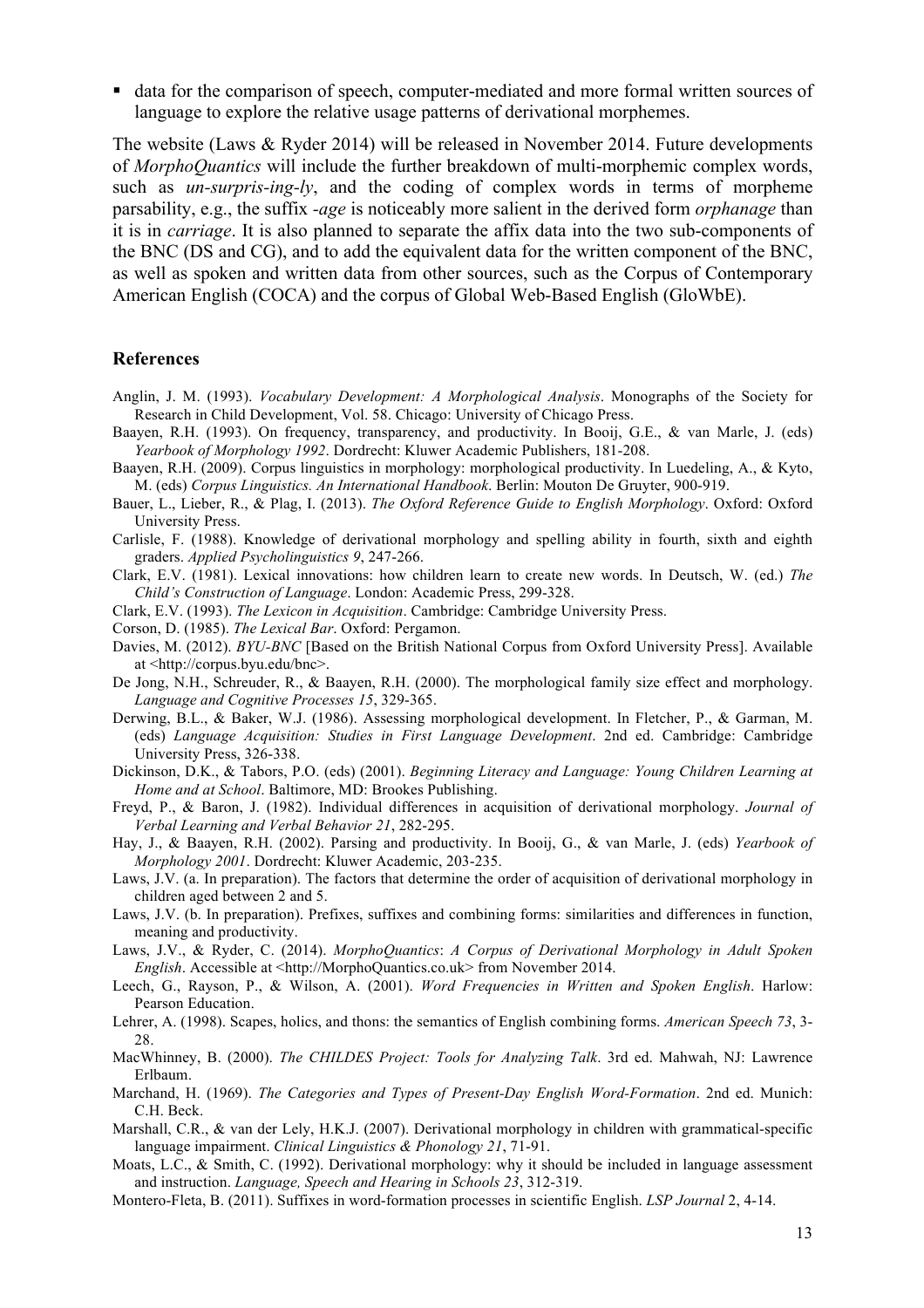- OED (2013). *Oxford English Dictionary – OED online*. Oxford: Oxford University Press. Available at <http://www.oed.com>.
- Payne, T. (2006). *Exploring Language Structure: A Student's Guide*. Cambridge: Cambridge University Press.
- Plag, I., Dalton-Puffer, C., & Baayen, R.H. (1999). Morphological productivity across speech and writing. *English Language and Linguistics 3*, 209-228.
- Prćić, T. (2005). Prefixes vs initial combining forms in English: a lexicographic perspective. *International Journal of Lexicography 18*, 313-334.
- Prćić, T. (2008). Suffixes vs final combining forms in English: a lexicographic perspective. *International Journal of Lexicography 21*, 1-22.
- Schleppegrell, M.J. (2001). Linguistic features of the language of schooling. *Linguistics and Education 12*, 431- 59.
- Schleppegrell, M.J. (2004). *The Language of Schooling: A Functional Linguistics Perspective*. Mahwah, NJ: Lawrence Erlbaum.
- Silva, R., & Clahsen, H. (2008). Morphologically complex words in L1 and L2 processing: evidence from masked priming experiments in English. *Bilingualism: Language and Cognition 11*, 245-260.
- Stein, G. (2007). *A Dictionary of English Affixes: Their Function and Meaning*. Munich: Lincom Europa.
- Taft, M. (2004). Morphological decomposition and the reverse base frequency effect. *Quarterly Journal of Experimental Psychology 57*, 745-765.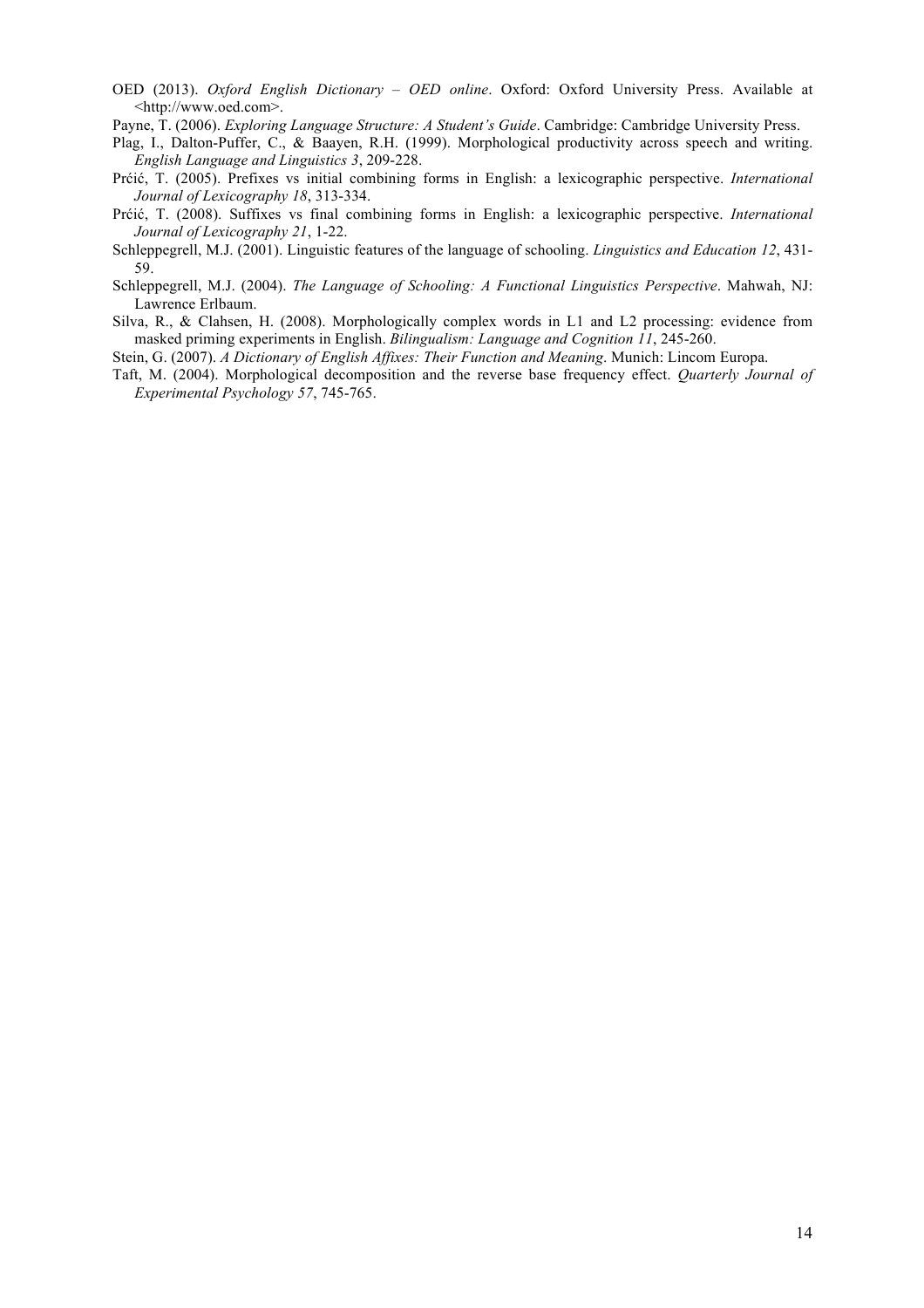|  |  |  |  |  |  | Appendix A. List of word-initial affixes included in MorphoQuantics |
|--|--|--|--|--|--|---------------------------------------------------------------------|
|--|--|--|--|--|--|---------------------------------------------------------------------|

| $a^{-1-3}$       | bryo-     | crypto-                      | Euro-              | $half^{-1-2}$        | laevo-     | myco-                        | panto-            | rhizo-       | theoretico-   |
|------------------|-----------|------------------------------|--------------------|----------------------|------------|------------------------------|-------------------|--------------|---------------|
| $ab^{-1-2}$      | $by-$     | crystallo-                   | $ex^{-1-2}$        | halo-                | lano-      | myelo-                       | $para1-2$         | Romano-      | thermo- $1-2$ |
| acantho-         | caco-     | cumulo-                      | $exo-$             | he-                  | laryngo-   | $myo-$                       | pari-             | Russo-       | thigmo-       |
| acari-           | caeco-    | cupro-                       | extra-             | hecto-               | Latino-    | mystico-                     | patho-            | saccharo-    | thoraco-      |
| acousto-         | calci-    | cyclo-                       | facio-             | helio-               | Letto-     | mythico-                     | patri-            | sal-         | thrombo-      |
| aero-            | calori-   | cylindro-                    | febri-             | Helleno-             | leuko-     | mytho-                       | pedi-             | sapon-       | Tibeto-       |
| Afro-            | carbo-    | cysto-                       | femino-            | hemi-                | lexico-    | $myxo-$                      | pedo-             | sarco-       | tono-         |
| agamo-           | carcino-  | cyto-                        | femoro-            | hendeca-             | ligno-     | nano-                        | penta-            | scato-       | topo-         |
| agro-            | cardio-   | dactylo-                     | Fenno-             | hepato-              | lipo-      | narco-                       | $petro-1-2$       | schizo-      | toti-         |
| all-             | carpo-    | Dano-                        | ferri-             | hepta-               | litho-     | naso-                        | phago-            | seismo-      | toxico-       |
| $allo^{-1-2}$    | caseo-    | $de^{-1-2}$                  | ferro-             | hetero-              | logico-    | necro-                       | pharmaco-         | self-        | tracheo-      |
| alti-            | caudo-    | deca-                        | fibro-             | hexa-                | logo-      | neo-                         | pharyngo-         | semi-        | trans-        |
| alumino-         | centi-    | deci-                        | Finno-             | Hiberno-             | luci-      | nephro-                      | philo-            | septi-       | tri-          |
| ambi-            | centro-   | demi-                        | $\mathit{fissi}$ - | hiero-               | lumino-    | nervo-                       | phlebo-           | serio-       | tribo-        |
| Americo-         | cephalo-  | demo-                        | flori-             | hippo-               | luteo-     | neuro-                       | phono-            | sesqui-      | tricho-       |
| Amero-           | cerebro-  | dendro-                      | fluoro-            | Hispano-             | lympho-    | Nilo-                        | phospho-          | sexi-        | tropho-       |
| amphi-           | cero-     | denti-                       | fluvio-            | histo-               | macro-     | nocti-                       | photo-            | she-         | tropo-        |
| analytico-       | cervico-  | derma-                       | foeti-             | historico-           | magico-    | nomo-                        | phreno-           | sinistro-    | tuberculo-    |
| anarcho-         | chalko-   | dermato-                     | fore-              | historio-            | magneto-   | non-                         | phyllo-           | Sino-        | turbo-        |
| andro-           | cheiro-   | deutero-                     | Franco-            | holo-                | mal-       | nona-                        | <i>physico-</i>   | socio-       | Turko-        |
| angio-           | chemico-  | dextro-                      | fronto-            | homeo-               | Malayo-    | normo-                       | physio-           | somato-      | Uugro-        |
| Anglo-           | chemo-    | di-                          | fructi-            | homini-              | masto-     | noso-                        | phyto-            | somni-       | ultra-        |
| aniso-           | Chino-    | dia-                         | galacto-           | homo-                | matri-     | nucleo-                      | picto-            | spectro-     | $un^{-1-2}$   |
| anomalo-         | chloro-   | dicho-                       | $gallo-1-2}$       | hyalo-               | maxi-      | octo-                        | pilo-             | spermato-    | $under-1-2$   |
| ante-            | chole-    | $dis-1-2$                    | galvano-           | hydro-               | mechanico- | oculo-                       | pisci-            | sphygmo-     | uni-          |
| anthropo-        | chondro-  | dodeca-                      | gameto-            | hyper-               | mechano-   | odonto-                      | plano-            | $spiro-1-2$  | uro-          |
| anti-            | choreo-   | dorso-                       |                    |                      | medico-    | oeno-                        | plasmo-           |              | varico-       |
|                  | Christo-  | duo-                         | gamo-              | hypo-                | medio-     | off-                         |                   | spleno-      |               |
| api-             |           | dynamo-                      | ganglio-           | hystero-<br>ibero-   | Medo-      | oleo-                        | pleuro-<br>pluri- | steno-       | vaso-         |
| apico-           | chromato- |                              | gastro-            |                      |            |                              |                   | step-        | veno-         |
| aqua-            | chromo-   | $\frac{dy}{s}$<br>$e^{-1-2}$ | genito-            | ichthyo-             | mega-      | oligo-                       | pluto-            | stereo-      | ventri-       |
| arch-            | chrono-   |                              | geno-              | icono-               | megalo-    | omni-                        | pluvio-           | sterno-      | vermi-        |
| archaeo-         | chryso-   | eco-                         | geo-               | ictero-              | melano-    | on-                          | pneumato-         | stetho-      | vibro-        |
| argento-         | cine-     | ecto-                        | Germano-           | ideo-                | membrano-  | onco-                        | pneumo-           | stomato-     | vice-         |
| aristo-          | circum-   | Egypto-                      | geronto-           | idio-<br>$il^{-1-2}$ | meningo-   | onto-                        | <i>politico-</i>  | stone-       | vini-         |
| arterio-         | cirro-    | eigen-                       | giga-              |                      | meno-      | $00-$                        | poly-             | sub-         | visco-        |
| arthro-          | cis-      | elasto-                      | glacio-            | $im-1-2$             | mer-       | opto-                        | post-             | super-       | viti-         |
| astro-           | clerico-  | electro-                     | glosso-            | immuno-              | mero-      | organo-                      | pre-              | supra-       | vitro-        |
| audio-           | $co-$     | em-                          | glotto-            | $in^{-1-3}$          | meso-      | ori-                         | $pro^{-1-3}$      | Syro-        | $\nu ivi$ -   |
| $A$ ustro- $1-2$ | col-      | empirico-                    | gluco-             | Indo-                | meta-      | ornitho-                     | procto-           | tacho-       | xantho-       |
| auto-            | colpo-    | empirio-                     | glyco-             | infra-               | metro-     | $oro-$ <sup>1-2</sup>        | proto-            | $tachy-$     | xeno-         |
| bacci-           | com-      | en-                          | glypto-            | inter-               | micro-     | ortho-                       | <i>pseudo-</i>    | tauro-       | xero-         |
| bacterio-        | comico-   | encephalo-                   | gono-              | intra                | mid-       | $osmo^{-1\text{-}2}$         | psycho-           | tauto-       | xylo-         |
| balneo-          | con-      | endo-                        | Graeco-            | iodo-                | milli-     | osse-                        | pyelo-            | taxo-        | zoo-          |
| baro-            | concavo-  | ennea-                       | grand-             | $ir^{-1-2}$          | mini-      | osteo-                       | $pyo-$            | techno-      | zygo-         |
| bathy-           | concho-   | entero-                      | grano-             | iso-                 | mis-       | oto-                         | pyro-             | $tele1-2$    | zymo-         |
| $be^{-1-2}$      | contra-   | ento-                        | granulo-           | Italo-               | miso-      | $\mathit{out}^{-1\text{-}2}$ | quadri-           | teleo-       |               |
| bi-              | copro-    | entomo-                      | grapho-            | Japano-              | mixo-      | $over-1-2$                   | quasi-            | temporo-     |               |
| biblio-          | cor-      | epi-                         | great-             | Judaeo-              | mono-      | $ovo-$                       | quinque-          | teno-        |               |
| bio-             | cortico-  | epilepto-                    | gymno-             | juxta-               | morpho-    | $0xy^{-1-2}$                 | $radio1-2$        | ter-         |               |
| blasto-          | cosmo-    | equi-                        | gynaeco-           | kerato-              | muco-      | paedo-                       | re-               | terato-      |               |
| brito-           | costo-    | eroto-                       | gyno-              | kilo-                | multi-     | palaeo-                      | recti-            | tetra-       |               |
| bromo-           | counter-  | ethico-                      | gyro-              | kineto-              | musculo-   | palato-                      | reno-             | Teuto-       |               |
| bronchio-        | cranio-   | ethno-                       | haemato-           | klepto-              | museo-     | pan-                         | retro-            | thanato-     |               |
| broncho-         | cross-    | Etrusco-                     | haemo-             | labio-               | musico-    | pancreato-                   | rheo-             | theo-        |               |
| bronto-          | cryo-     | eu-                          | hagio-             | lacto-               | myceto-    | panti-                       | rhino-            | theologico-- |               |
|                  |           |                              |                    |                      |            |                              |                   |              |               |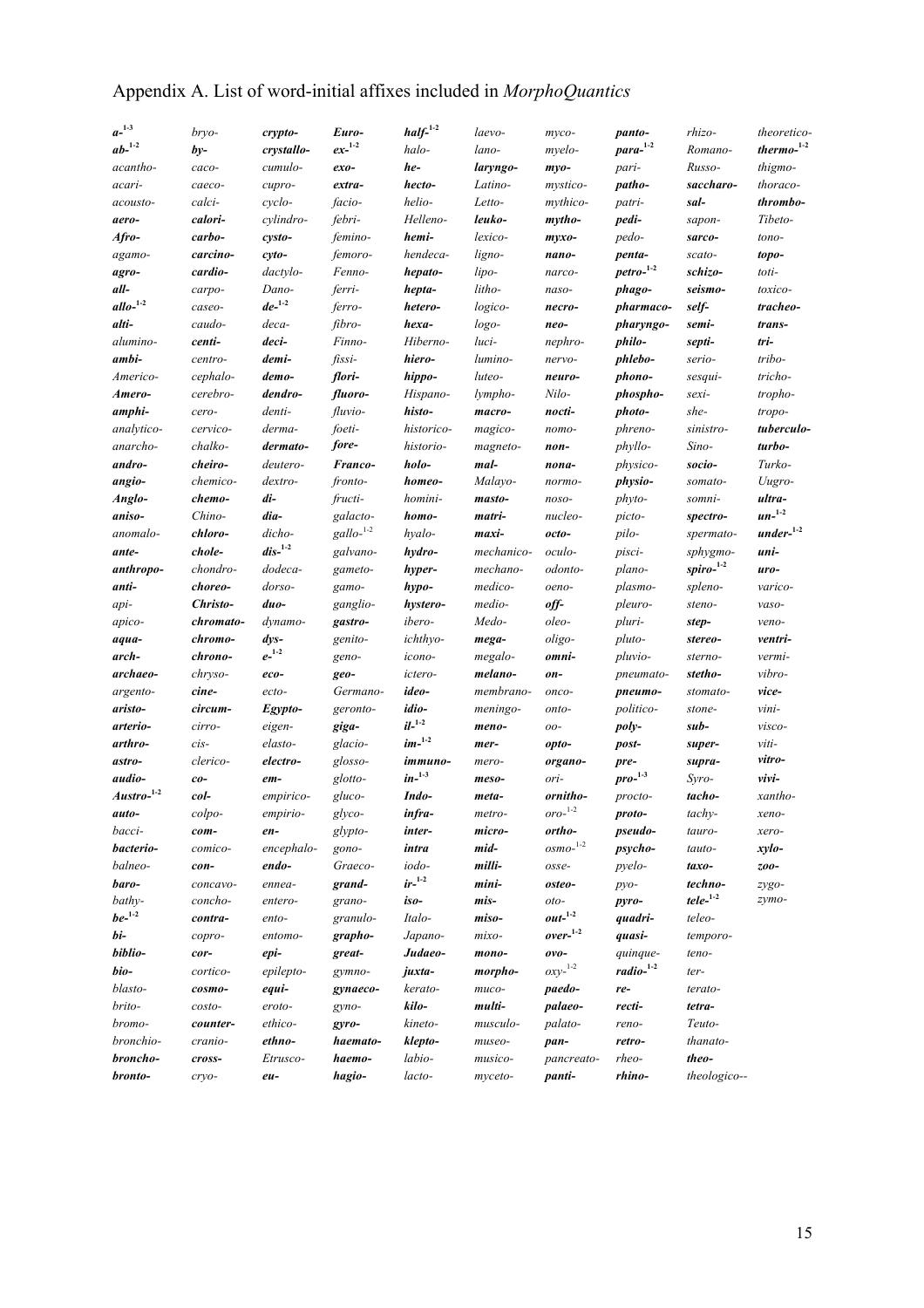# Appendix B. List of word-final affixes included in *MorphoQuantics*

| -a                    | $-en^{1.4}$   | -im              | -ope                | $-th$ <sup>1-3</sup> |
|-----------------------|---------------|------------------|---------------------|----------------------|
| $-able1-2$            | $-ene^{1-2}$  | -in              | -opsy               | -thermia             |
| -acea                 | $-ence1-3$    | $-line^{1.4}$    | -opy                | -thermy              |
| -aceae                | $-ency1-2$    | -in-law          | $- or^{1-2}$        | $-to-be$             |
| -aceous               | -end          | -ion             | -orexia             | -tome                |
| $-ad^{1-2}$           | $-ene^{1-2}$  | $-ish$           | $-ory1-2$           | -tomy                |
| $\textit{-}ade^{1-2}$ | -ennium       | -ism             | $-ose^{1-2}$        | -trix                |
| -aemia                | $-ent^{1-2}$  | -ismus           | -osis               | -trophy              |
| -age                  | $-er^{1-4}$   | $-ist^{1-2}$     | -our                | $-ty^{1-2}$          |
| -aholic               | -eria         | $-ite^{1-3}$     | -ous                | -ule                 |
| $-al^{1-3}$           | -ern          | -ition           | -para               | -ulent               |
| -algia                | -eroo         | -it is           | -parous             | -uple                |
| -amine                | -ery          | -itude           | -path               | -urgy                |
| $-an^{1-2}$           | $-ese^{1-2}$  | $-ity$           | -pathy              | -ure                 |
| -ana                  | -esque        | $-ive^{1-2}$     | $-ped$              | -ville               |
| $-ance1-3$            | -ess          | -ivore           | -phage              | $-ward^{1-3}$        |
| -ancy                 | -et           | -ize             | -phagy              | -ways                |
| -and                  | -eth          | -kin             | $-plane$            | -wise                |
| -andry                | $-ette^{1.4}$ | -kins            | -phany              | -worthy              |
| -ane                  | -etum         | -lalia           | -phasia             | -wright              |
| $-ant^{1-2}$          | -fer          | -latry           | -phile              | $-y^{1-21}$          |
| -ar                   | $-fest$       | -le              | -philia             |                      |
|                       |               |                  | -phobe              |                      |
| -arch<br>-archy       | -fic          | -lect            | -phobia             |                      |
|                       | -fid $\,$     | $-lepsy$         |                     |                      |
| -ard                  | $-fold$       | -less            | $-phone^{1-2}$      |                      |
| -arium                | -form         | -let             | -phony              |                      |
| $-ary1-2$             | -free         | -lexia           | -phore              |                      |
| -ase                  | $-fuge$       | -like            | -phrenia            |                      |
| -asis                 | ful $^{1-2}$  | - $ling1-2$      | -phyll              |                      |
| $-ass$                | -gamy         | -lite            | -phyte              |                      |
| -aster                | -gate         | -lith            | -plasia             |                      |
| $-ate^{1-4}$          | -gen          | $-logue^{1-2}$   | -plasm              |                      |
| -athon                | -geny         | -logy            | -plast              |                      |
| -ati                  | -glot         | $-$ <i>loquy</i> | -plasty             |                      |
| -ation                | -gnomy        | $-1y^{1-2}$      | -plegia             |                      |
| -biosis               | -gon          | -lysis           | $-pod$              |                      |
| -biotic               | -gony         | -mas             | -poly               |                      |
| -burger               | -gram         | -ment            | -proof              |                      |
| -cade                 | -graph        | -meter $^{1-3}$  | -ridden             |                      |
| -carpous              | -graphy       | -metry           | -rrhagia            |                      |
| -centric              | $-gyny$       | $-mo$            | -scape              |                      |
| -cide                 | -hedron       | -mobile          | -scope              |                      |
| $-cosm$               | -hood         | -monger          | -scopy              |                      |
| -cracy                | $-i^{1-2}$    | -mony            | -sect               |                      |
| -crat                 | $-ian^{1-2}$  | -morph           | -ship               |                      |
| $-cy$                 | -iasis        | -most            | -sick               |                      |
| -cyte                 | -iatry        | -ness            | -some $^{1-2}$      |                      |
| -der                  | $-ible^{1-2}$ | -nik             | -sophy              |                      |
| -derm                 | $-ic^{1-2}$   | -nomy            | $-speak$            |                      |
| -dom                  | -ice          | -nym             | -stat               |                      |
| -drome                | -icle         | $-0^{1-3}$       | -ster               |                      |
| -ectome               | -ics          | -ock             | -stome              |                      |
| -ectomy               | -ide          | -ode             |                     |                      |
| $-ee^{1-2}$           | $-ie^{1-13}$  | $-oid^{1-2}$     | -stomy<br>-stricken |                      |
|                       |               |                  |                     |                      |
| -een                  | -ier          | -olater          | -ta                 |                      |
| $-eer^{1-2}$          | -ify          | -oma             | -taxis              |                      |
| $-eme$                | -ile          | -on              | -teen               |                      |

Superscripted numbers ( $1-2$ ,  $1-4$ ) refer to the number of variant forms an affix may have, e.g., the suffix  $-ly^{1-2}$  attaches (1) to adjectives to form adverbs (*slowly*), and (2) to nouns to form adjectives (*friendly*). Bold affixes were observed in the spoken element of the BNC, those not in bold were not.

\_\_\_\_\_\_\_\_\_\_\_\_\_\_\_\_\_\_\_\_\_\_\_\_\_